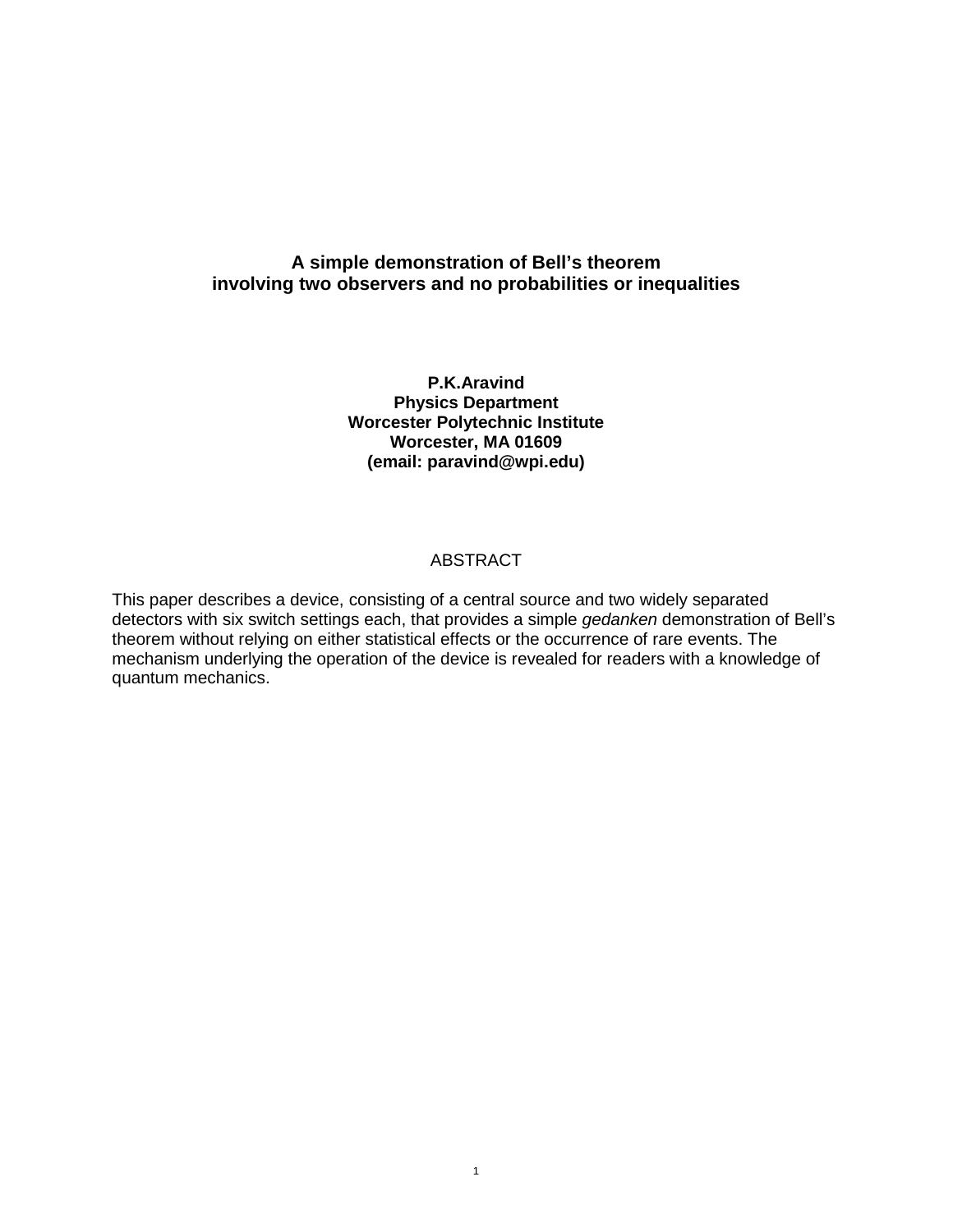## **1. Introduction**

This paper presents a *gedanken* experiment involving a source and two widely separated detectors/observers that conveys the essence of Bell's theorem [1] to a lay audience without relying on either statistical effects or the occurrence of rare events. The device on which this demonstration is based was suggested by the work of David Mermin and Asher Peres, but the demonstration itself is due to me (see Sec.4 for a more detailed statement of credits).

The present demonstration is set within the same general framework as several of Mermin's earlier nontechnical demonstrations [2-4] of Bell's theorem. In Mermin's demonstrations, a central source emits several particles that fly off towards an equal number of widely separated detectors/observers. Each particle enters a detector, whose switch can be set to one of a small number of positions, and causes a light next to the chosen switch position to flash red or green. A complete demonstration with such a setup consists of a large number of repetitions of the following two basic steps: (1) a button is pressed on the source, releasing a bunch of particles that speed off towards their respective detectors; and (2) the observer manning each detector randomly sets its switch to one of the allowed positions and notes the color of the light that flashes when the particle enters his/her detector. At the end of all these runs the observers get together to compare their records of detector settings and light flashings. It is then that they discover that they have come face to face with the spookiness of quantum entanglement, which amounts to an informal appreciation of the central point of Bell's theorem.

Table 1 lists the salient features of Mermin's three earlier demonstrations of Bell's theorem, with the corresponding features of the present scheme listed underneath. One conspicuous difference between the present scheme and the earlier ones is that two particles now go to each detector, rather than just one. However the more significant differences are the numbers in the third and fourth columns. The present scheme involves only two detectors (an advantage over

| Scheme             | # Particles | # Detectors<br>or Observers | # Detector<br>settings |
|--------------------|-------------|-----------------------------|------------------------|
| Bell-Mermin [1,2]  |             |                             |                        |
| GHZ-Mermin [3,5]   |             |                             |                        |
| Hardy-Mermin [4,6] |             |                             |                        |
| Present scheme     |             |                             |                        |

Table 1. Salient features of several nontechnical demonstrations of Bell's theorem.

the GHZ-Mermin scheme) but each detector now has six switch settings (a disadvantage compared to all the other schemes). An advantage of the present scheme over the Bell-Mermin scheme is that it does not rely on statistical features of the data to produce its effects, while an advantage over the Hardy-Mermin scheme is that it does not rely on the occurrence of rare events. However a disadvantage vis-a-vis the earlier schemes is that the technology for implementing the present scheme in the laboratory is more complex and has not yet been fully developed.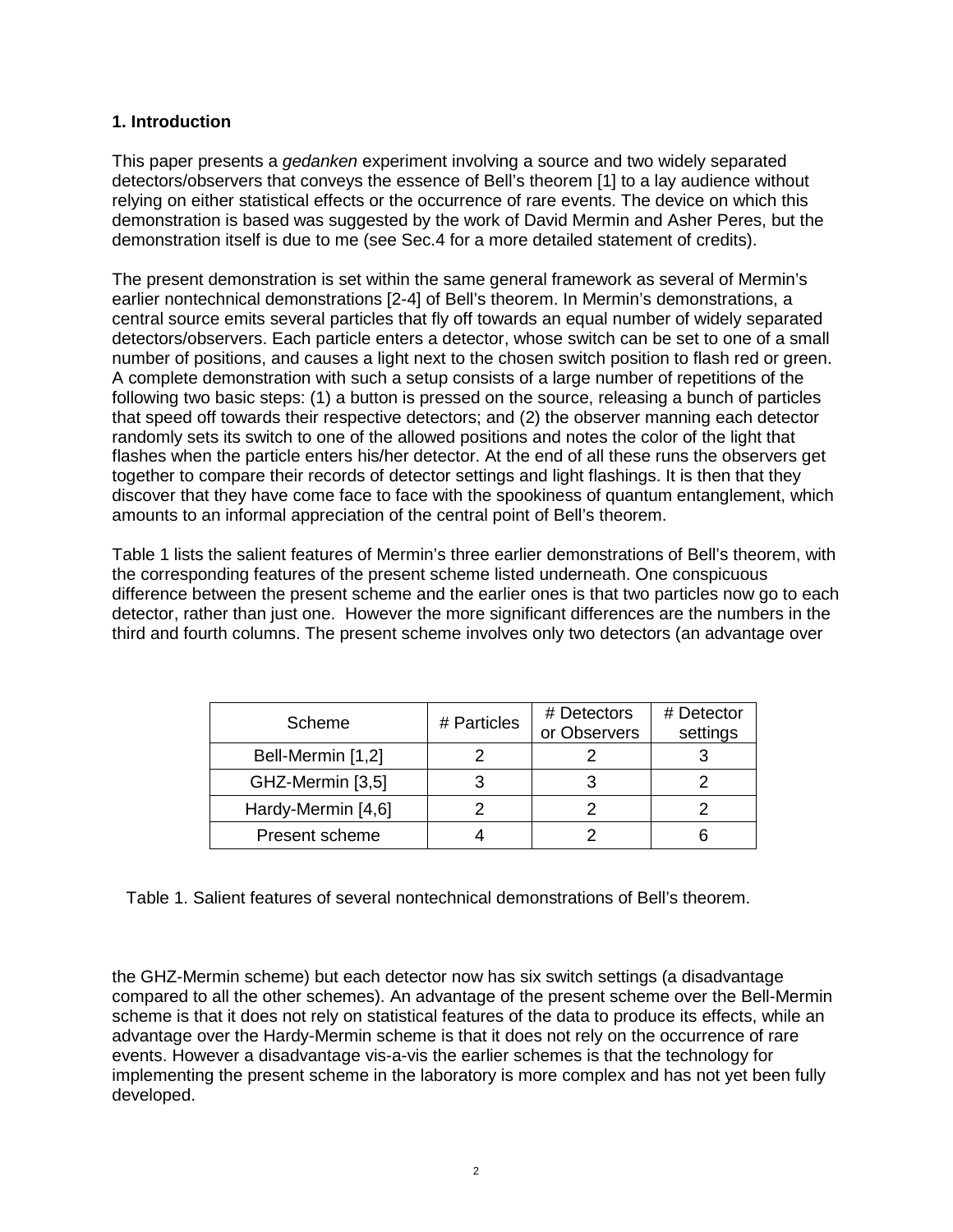#### **2. The** *gedanken* **experiment**

A source S emits four particles, two of which fly off to the left towards Alice and the other two to the right towards Bob (see Fig.1). Each pair of particles enters a detector which performs a measurement on it and displays the results on a screen segmented into nine square panels arranged in the form of a 3 x 3 array, as shown in Fig.1. Alice and Bob can each set a switch on their detector to one of six positions, thereby causing an entire row or column of panels on it to light up in response to the incoming particles. Each panel that lights up upon receipt of the particles lights up either red or green (the journal is unfortunately unable to print in color, so red



Fig.1. The *gedanken* experiment. A source **S** emits four particles, two of which move off to the left and the other two to the right. Each pair of particles enters a detector **D**, adjusted to one of six possible settings, and causes certain panels on it to light up in the manner described in the text. In the run above, Alice chooses the setting R1 on her detector and causes the panels in the first row to light up red, green, red (from left to right), while Bob chooses the setting C2 and causes all the panels in the second column to light up green.

will appear everywhere in the figures as black and green as grey, much to my regret!). The six switch settings on each detector will be denoted R1, R2 and R3 (for the three rows of panels, from top to bottom) and C1, C2 and C3 (for the three columns of panels, from left to right). Figure 1 shows a run with this setup in which Alice chooses the detector setting R1 and Bob the setting C2, and their panels light up as shown.

A complete demonstration with the above device consists of a large number of repetitions of the following two basic steps: (1) a button is pressed on the source, releasing four particles, two of which proceed towards Alice and the other two towards Bob, and (2) Alice and Bob each independently and randomly set their detector to one of its six settings and note the colors of the panels that light up upon entry of the particles. After a large number of such runs, Alice and Bob get together to compare their records of detector settings and light flashings. When they do this they find that all their observations, without exception, can be summarized in the form of two simple rules, which we now state.

**Rule 1 (the "parity" rule):** For any of the detector settings R1, R2, R3, C1 or C2, an even number of panels lights up red and an odd number lights up green. However, for the setting C3, an odd number of panels lights up red and an even number lights up green. Further, the four possible outcomes for each detector setting occur randomly (i.e. with a probability of ¼ each).

Figure 2 illustrates this rule by showing the four ways in which the panels can light up for each of the six detector settings.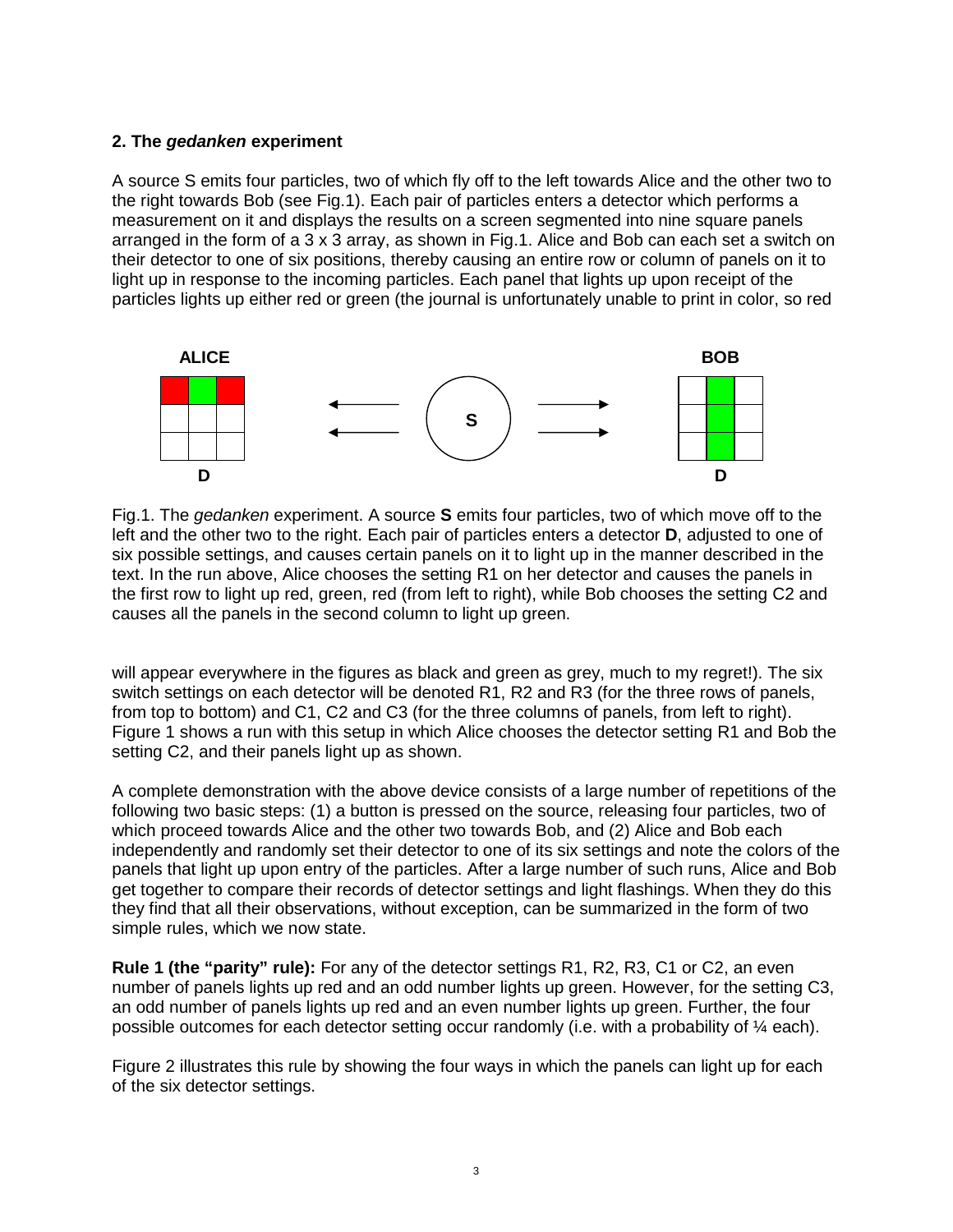

Fig.2. Illustrating Rule 1 (the "parity" rule)

**Rule 2 (the "correlation" rule):** In those runs in which Alice's and Bob's detector settings cause one or more common (i.e. similarly placed) panels on their detectors to light up, the common panels always light up the same colors.

This rule is illustrated in Figure 3, which shows Alice and Bob's detector responses alongside each other for a number of runs. If one looks at the first, second and fourth of the runs listed, one sees that all the common panels that light up on both detectors always have the same colors. However no common panels light up in the third run, and Rule 2 does not apply in this case. Note that Rule 1 is always obeyed by both detectors in all the runs.



Fig.3. Illustrating Rules 1 and 2 in a series of runs carried out by Alice and Bob.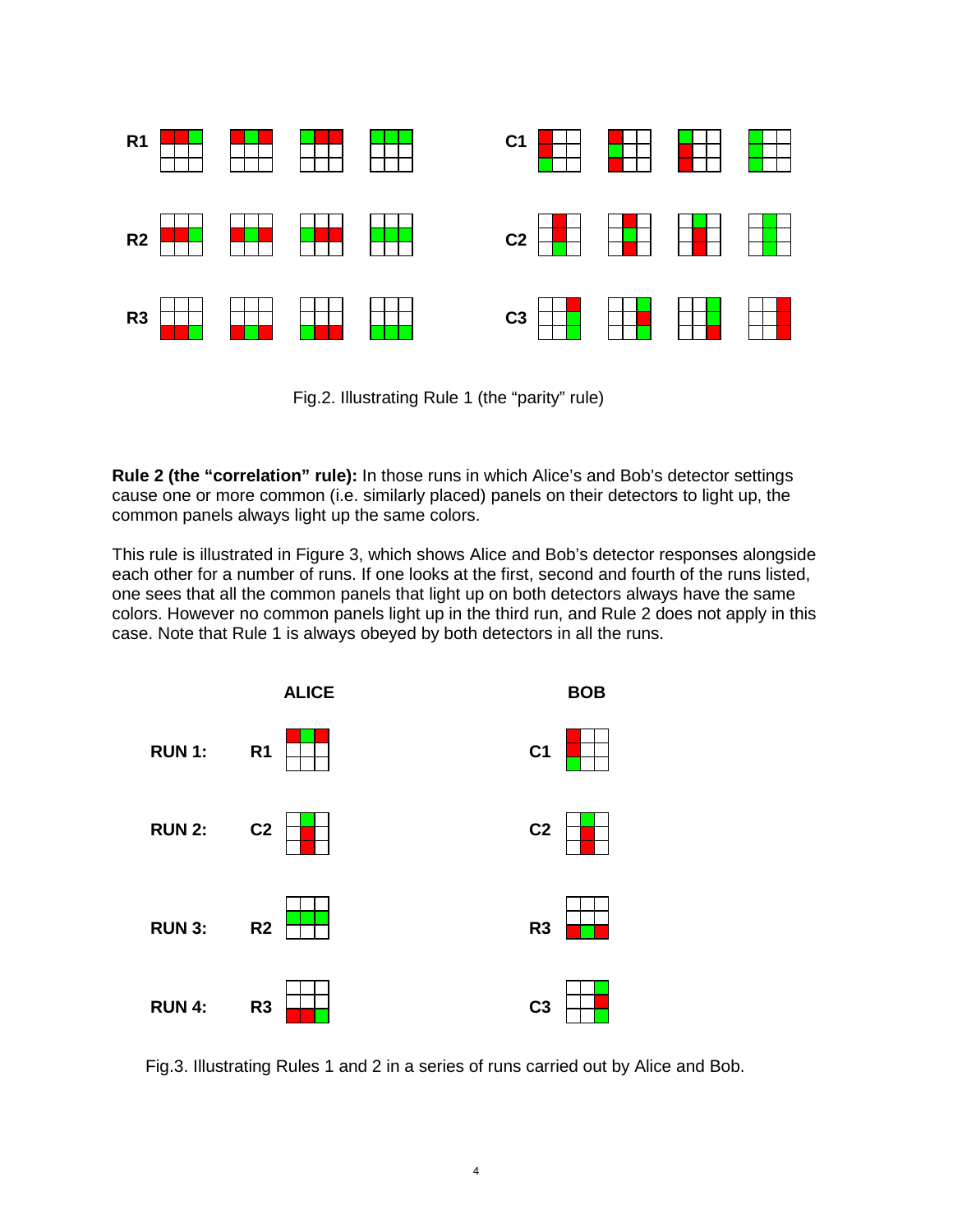The above rules present us with an interesting puzzle: how can the source and detectors be constructed so as to act in conformity with these rules at all times?

A useful first step in tackling this puzzle is to realize that the properties of the source particles, as revealed by the colors of the detector panels, are "elements of reality" in the sense of Einstein, Podolsky and Rosen [7]. What this means is simply that these properties can be determined without disturbing the particles, or the detectors they interact with, in any way. Suppose, for example, that one wishes to determine the property of Bob's source particles revealed by the panel in the first row and second column of his detector. One can do this by having Alice use either the setting R1 or C2 and observe the color of the same panel on her detector; one can then predict, from the infallibility of Rule 2, that Bob's panel must also have that same color. (It should be mentioned that, in the above demonstration, matters are arranged so that Alice's and Bob's detectors always fire within a very short interval of each other, leaving insufficient time for a light signal to be transmitted from one to the other; this ensures that there can be no disturbance of the particles/detector on one side as a result of any actions affecting the particles/detector on the other). It should be stressed that all nine properties of Bob's particles, as revealed by the colors of his detector panels, must be elements of reality in each run, because there is no telling which property Bob could force to reveal itself through his choice of detector setting (and the revealed property must, of course, always agree with Alice's prediction of it).

The above reasoning leads to the conclusion that, in any run, each of Bob's detector panels must have a perfectly predetermined color. And, by exchanging the roles of Alice and Bob in the argument, one can conclude the same about Alice's panels as well. (In fact, one can go further and conclude, from the correlation rule, that the colors of Alice's and Bob's panels must match each other perfectly in every run).

The solution to our puzzle thus reduces to the task of finding solutions to the following problem: assign a definite color, red or green, to each of the nine detector panels in such a way that all the constraints imposed by Rule 1 (the "parity" rule) are met. However this task is easily seen to be impossible by asking about the total number of red panels on a detector: on the one hand, Rule 1 requires this number to be even (if one sums the red panels over the rows) but, on the other, it also requires this number to be odd (if one sums the red panels over the columns). This contradiction shows that there is no logical solution to our puzzle, which therefore begins to take on the air of a magic trick. What, not so fast, you say? Okay, let's listen to your explanation …

Maybe you cracked the puzzle, or maybe you didn't. If you'd like to read my explanation, here it is.

### **3. How the trick is done**

When the button is pressed on the source, it emits four spin-1/2 particles ("qubits") in the state

$$
\left|\Psi\right\rangle = \frac{1}{\sqrt{2}}\left(\left|0\right\rangle_{1}\left|0\right\rangle_{2} + \left|1\right\rangle_{1}\left|1\right\rangle_{2}\right) \otimes \frac{1}{\sqrt{2}}\left(\left|0\right\rangle_{3}\left|0\right\rangle_{4} + \left|1\right\rangle_{3}\left|1\right\rangle_{4}\right),\tag{1}
$$

where  $\ket{0}_i$  and  $\ket{1}_i$  denote a pair of orthonormal basis states of qubit  $i$   $(i$  =1,..,4). Qubits 1 and 3 of this state go to Alice, while qubits 2 and 4 go to Bob. In other words, the source emits a pair of Bell states, with one member of each Bell state going to Alice and the other members to Bob.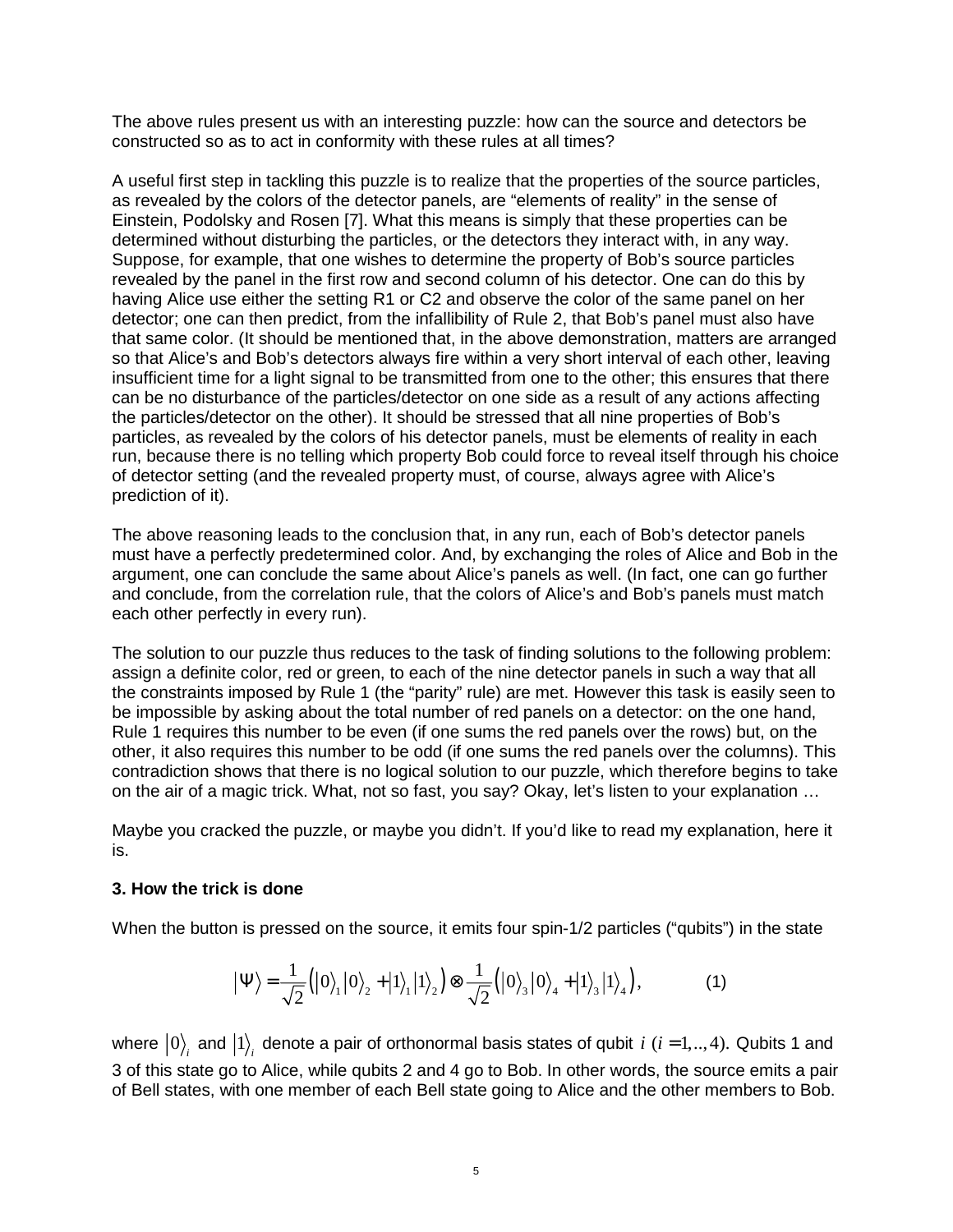It should be added that the states  $\ket{0}_i$  and  $\ket{1}_i$  are eigenstates, with eigenvalues +1 and -1 respectively, of the Pauli operator  $\sigma_z$  of qubit *i* (these states are often referred to now as the "standard" or "computational" basis states).

Figure 4 shows nine observables for a pair of qubits arranged in the form of a 3 x 3 array, with the observables in each row or column of this array forming a mutually commuting set. Each observable has only the eigenvalues  $\pm 1$  and, further, the product of the observables in any row or column is +*I*, with the exception of the last column for which the product is −*I* ( *I* being the identity operator). When any of the detector settings R1,R2 … or C3 is chosen, the detector carries out a measurement of the commuting observables in the corresponding row or column of Fig.4 on the two qubits entering it and depicts the observed eigenvalues as colored lights on its panels according to the convention that a +1 is a green and a -1 a red. Rule 1 then follows as an immediate consequence of the fact [8] that if several mutually commuting observables obey a certain functional relationship, their measured eigenvalues in an arbitrary state also obey that

| $1 \otimes \sigma_z$                    | $\sigma_z\otimes\!1$                      | $\sigma_z\otimes\sigma_z$             |
|-----------------------------------------|-------------------------------------------|---------------------------------------|
| $\sigma_{\rm x} \otimes 1$              | $1 \otimes \sigma_{\scriptscriptstyle x}$ | $\sigma_{\rm x}\otimes\sigma_{\rm x}$ |
| $\sigma_{\rm x} \otimes \sigma_{\rm z}$ | $\sigma_z\otimes\sigma_x$                 | $\sigma_{y}\otimes\sigma_{y}$         |

Fig.4. The Mermin-Peres "magic square" [8,9]. Each entry in the square is an observable for a pair of qubits, with 1,  $\sigma_x, \sigma_y$  and  $\sigma_z$  denoting the identity and Pauli operators of a qubit. The

observables in each row or column of the square form a mutually commuting set. When a switch setting on a detector is chosen, it carries out a measurement of the commuting observables in one of the rows or columns above. The first and second operators in each observable refer to qubits 1 and 3 for Alice's detector and to qubits 2 and 4 for Bob's detector.

relationship; in the present context, this implies that the product of the measured eigenvalues of the observables in each row or column of Fig.4 must be +1, with the exception of the last column for which the product must be -1. The last statement, when translated into the language of the red and green lights, is nothing but the parity rule.

The origin of Rule 2 can be understood as follows. Let  $|\psi_i\rangle$   $(i = 1,..,4)$  be an arbitrary set of orthonormal states in the joint space of qubits 1 and 3 and suppose that they have the expansion  $|\psi_i\rangle = a_i |0\rangle_1 |0\rangle_3 + b_i |0\rangle_1 |1\rangle_3 + c_i |1\rangle_1 |0\rangle_3 + d_i |1\rangle_1 |1\rangle_3$  where the  $a_i, ..., d_i$  are suitable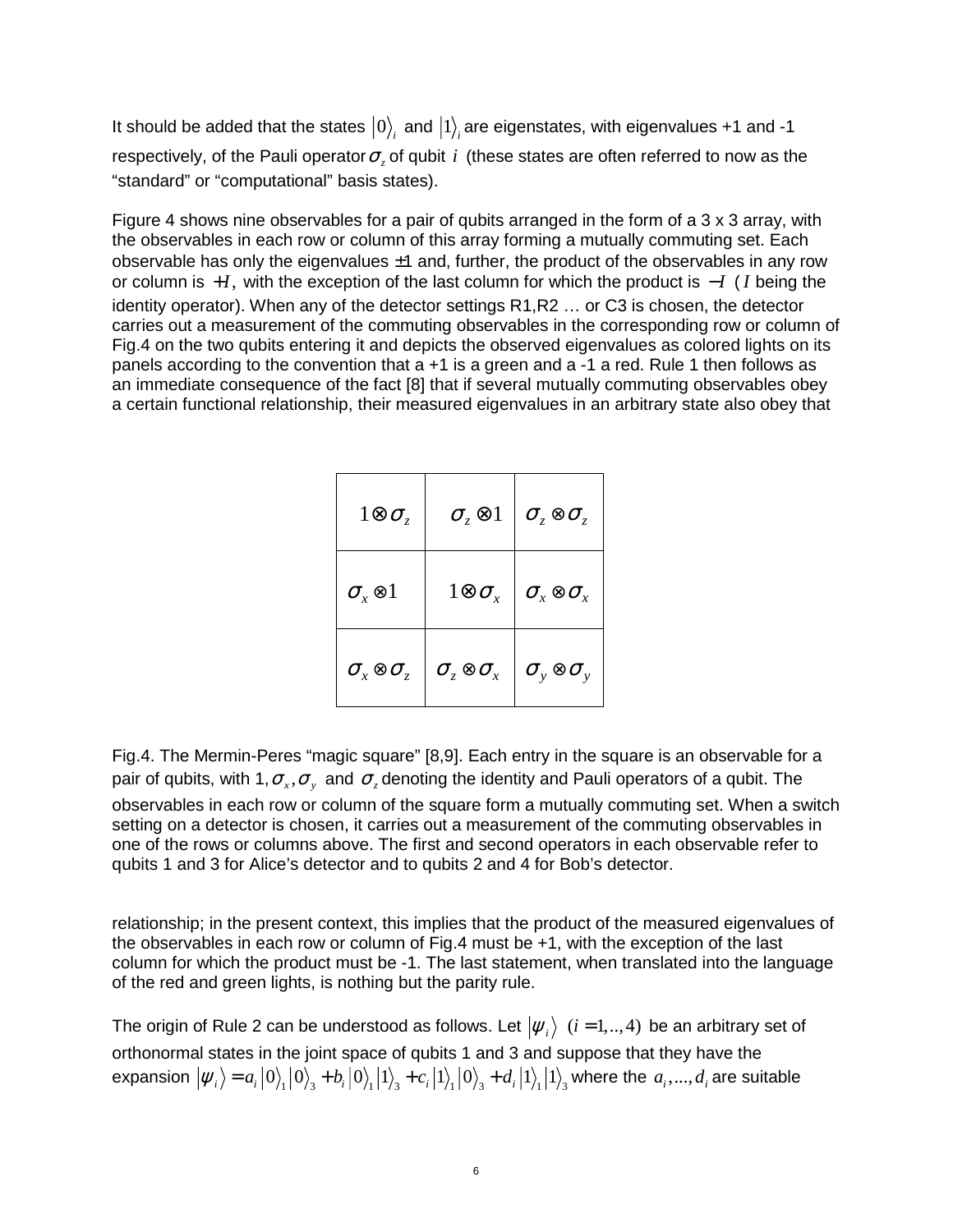complex coefficients. Then  $|\phi_i\rangle = a_i^* |0\rangle_2 |0\rangle_4 + b_i^* |0\rangle_2 |1\rangle_4 + c_i^* |1\rangle_2 |0\rangle_4 + d_i^* |1\rangle_2 |1\rangle_4$  (*i* = 1,.., 4) are evidently an orthonormal set of states in the joint space of qubits 2 and 4. It can be verified that the state (1) can be rewritten in terms of the  $|\psi_i\rangle$  and  $|\phi_i\rangle$  as

$$
|\Psi\rangle = \frac{1}{2} \Big[ |\psi_1\rangle |\phi_1\rangle + |\psi_2\rangle |\phi_2\rangle + |\psi_3\rangle |\phi_3\rangle + |\psi_4\rangle |\phi_4\rangle \Big] . \tag{2}
$$

When Alice carries out a measurement of one of the sets of commuting observables in Fig.4, she projects her qubits into one of the eigenstates  $|\psi_i\rangle$  of this set and Bob's qubits into the associated state  $|\phi_i\rangle$ . However it turns out that the coefficients  $a_1, ..., d_i$  are always real for all of the eigenstates arising from Fig.4, and hence that each  $|\phi_i\rangle$  has the same form as the corresponding  $|\psi_i\rangle$  (when expressed in terms of its own standard basis). It therefore follows that if Bob measures one or more of the same observables as Alice, he always finds the same eigenvalues as her for them, which is just the correlation rule. The expression (2) also explains the fact, mentioned at the end of Rule 1, that all four outcomes for each detector setting occur with the same probability (of  $\frac{1}{4}$ ).

#### **4. Credits for the demonstration**

The "magic square" of Fig.4, which lies at the heart of the present demonstration, is due to Mermin [8], who built on an earlier suggestion of Peres [9]. Mermin [8,10] used this array of observables to prove the Bell-Kochen-Specker(BKS) theorem [11], a close relative of the more famous Bell's theorem. Peres [12] also used this array to give a related, but different, proof of the BKS theorem. The discovery that the Mermin-Peres proof of the BKS theorem could be converted into a proof of Bell's theorem is more recent. Cabello [13] and the author [14] showed, in slightly different ways, how this could be done by distributing one member each of a pair of Bell states to two observers and having them carry out certain measurements on their particles. It is the author's version of this proof of Bell's theorem "without inequalities" that has been turned into the present non-technical demonstration. This very brief survey of the literature makes no attempt at completeness and merely tries to highlight the works that directly influenced this demonstration.

After an earlier version of this paper had been posted on the eprint archive, Richard Cleve informed me that David Mermin and he had come up with a similar scheme in which each detector had only three switch settings. This is easily accomplished in the present framework by allowing Alice to use only the row settings R1, R2 and R3 on her detector and Bob to use only the column settings C1,C2 and C3 on his. It is not difficult to see that this restriction still leads to the same magical effect as before. Rule 1 can also be cast in a more symmetrical form, if desired, by affixing a negative sign to the second and third observables in the last row of Fig.4; then the parity of the rows (or columns) with respect to the red squares is always even (or odd).